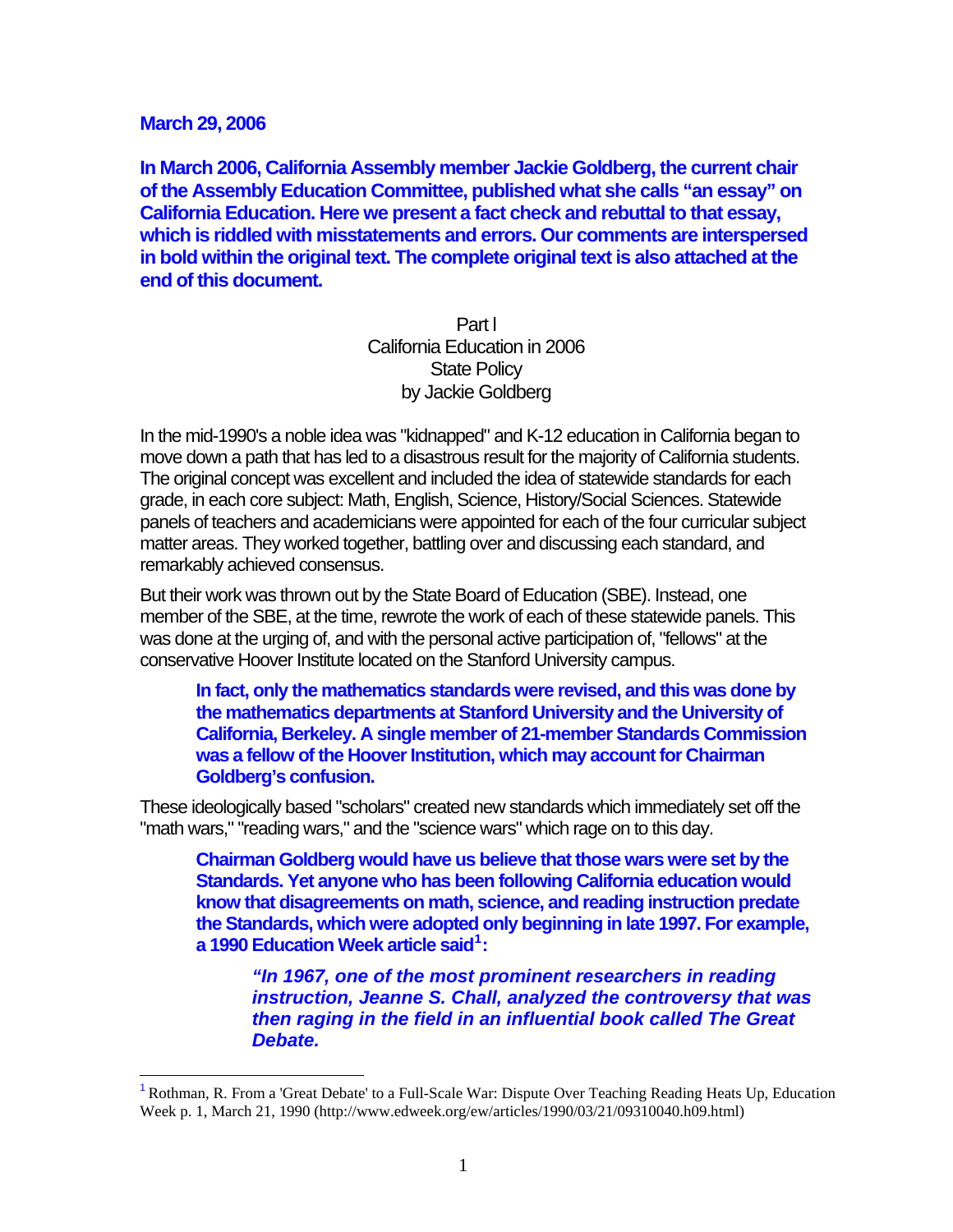*Today, nearly a quarter of a century later, the Harvard University scholar says the "debate" not only persists, but has, in fact, escalated to a full-scale war. The battle lines are drawn between advocates of phonics, who stress the importance of teaching the relationships between letters and sounds, and those of whole-language methodology, who believe children should be taught reading by reading whole texts."* 

**In early 1995, more than two years prior to the Standards, State Superintendent Eastin convened both Reading and Mathematics Task Forces to address these issues, and the California press closely followed the story at the time. Apparently, Chairman Goldberg is unaware that education debate existed long prior to her coming to Sacramento.** 

These new standards from the Hoover Institute began the forced march towards the current rigid, one-size-fits-all, top down regimentation of K-8 education in California. And, when they added "standards' aligned testing" and "standards' aligned textbooks," rigor mortis set in.

**The fact is that California Standards that were adopted in the late 90's are highly regarded by many organizations, including the American Federation of Teachers[2](#page-1-0) and the Fordham Foundation.[3](#page-1-1) The standards adoption process, as described by Chairman Goldberg, is quite different from what actually occurred. The Standards were voted for unanimously by the State Board, and since then have been embraced by three governors—two Republican and one Democrat. AB 265 called for alignment of the testing system with academically rigorous content standards. Such alignment, as well as the similar alignment of instructional materials, is consistent with equity.** 

Statewide standards as originally presented had broad-based support by academicians and teachers. The revised "adopted" standards do not. And by law, the current standards are NEVER to be revised by anyone, though the SBE believes it can do so, and that it alone is thus empowered. All the current standards are not terrible, but there are many problems with them. First, there are too many of them, and they stress finite, individual skills and rote memorization of facts. Second, there are few distinctions between "minor" standards and the key or "critical" standards. Third, many of the standards are age and developmentally inappropriate, i.e., memorizing the periodic table of elements in third grade.

**This paragraph has several inaccuracies. While "there are too many of them" may be in the eye of the beholder, the standards definitely do not stress rote memorization – indeed, they do quite the opposite, as anyone who bothered to read them can immediately see. Furthermore, while the English Language Arts, Science, and History/Social Science standards do not stress the distinction between critical and less** 

<span id="page-1-0"></span><sup>2</sup> <http://www.aft.org/topics/sbr/ca.htm>

<span id="page-1-1"></span><sup>&</sup>lt;sup>3</sup> <http://www.edexcellence.net/foundation/topic/topic.cfm?topic=Testing%20%26%20Accountability>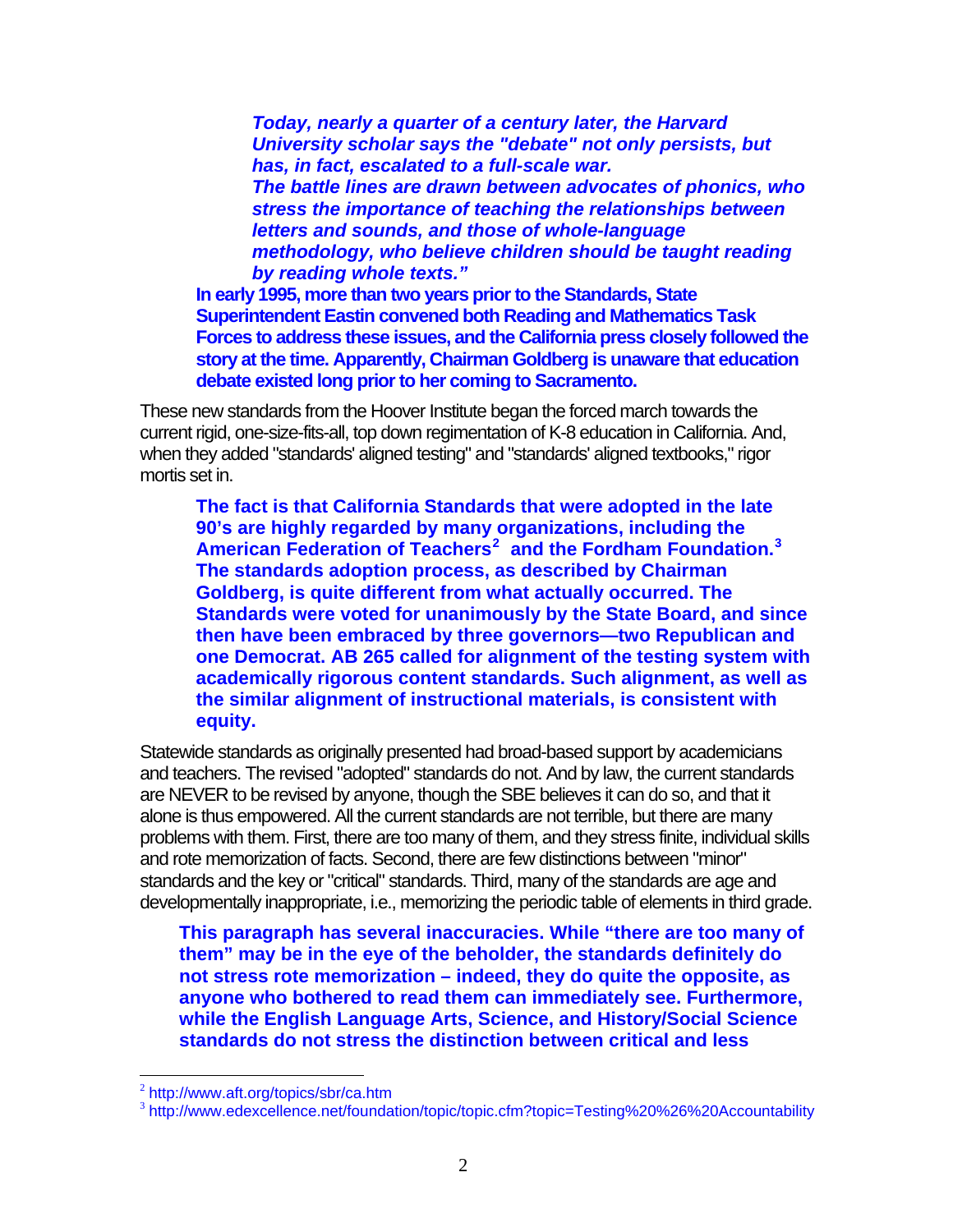**critical standards, it is worth noting that California was the first state in the country to identify some of the mathematics standards as more basic than others, and all the** *frameworks* **go to a great length on this subject and indicate which are the more critical standards in each grade. Finally, the old myth about "memorizing the periodic table in third grade" refuses to die. Here it is blindly repeated by the chair of the Assembly Education Committee. What the third grade Science standard in question actually says is that students should know of the existence of the periodic table and its nature, not that they should memorize it. Specifically, the relevant standard says:** 

- *Students know people once thought that earth, wind, fire, and water were the basic elements that made up all matter. Science experiments show that there are more than 100 different types of atoms, which are presented on the periodic table of the elements.* 

But the real problems began when California implemented high stakes so-called standards aligned testing.

# **Chairman Goldberg is illogical in calling it "so-called" standards aligned testing. Her complaint, just few paragraphs above, was that they are indeed aligned.**

 The current Standardized Testing and Reporting (STAR) testing program is made up largely of multiple choice tests that do not distinguish between "minor" and "critical" standards. Teachers are prohibited from knowing what skills and knowledge the tests will test, and they are explicitly prohibited from helping students prepare for the tests. For the most part, high scores rely on some knowledge, but even more on "strategic guessing, based on limited information. Yet teachers and local school site administrators, as well as districts are threatened with dire consequences if students fail to make sufficient "progress" on these standards aligned tests.

**The testing blueprints, adopted by the SBE, determine the content emphasis on the CST exams. Through the blueprint mechanism, STAR does distinguish between minor and key standards, in that minor standards may be sampled by a single item, while key standards may be represented by 4 or even 6 items, with weight toward the key standards. Teachers are not "prohibited from knowing what skills and knowledge the test will test" – on the contrary! The STAR Blueprints are readily available on the CDE web site, and every year CDE publishes 25% of the questions from that year's test. Teachers are not prohibited from helping the students to prepare for the test—the only thing teachers are prohibited from doing is actually reading the live test and helping students cheat. As to the validity of the claim that scores rely on "strategic guessing", Chairman Goldberg, a past California high school teacher, is encouraged to take, for example, the STAR high school Geometry test, and publicly report the effectiveness of such "strategic guessing."**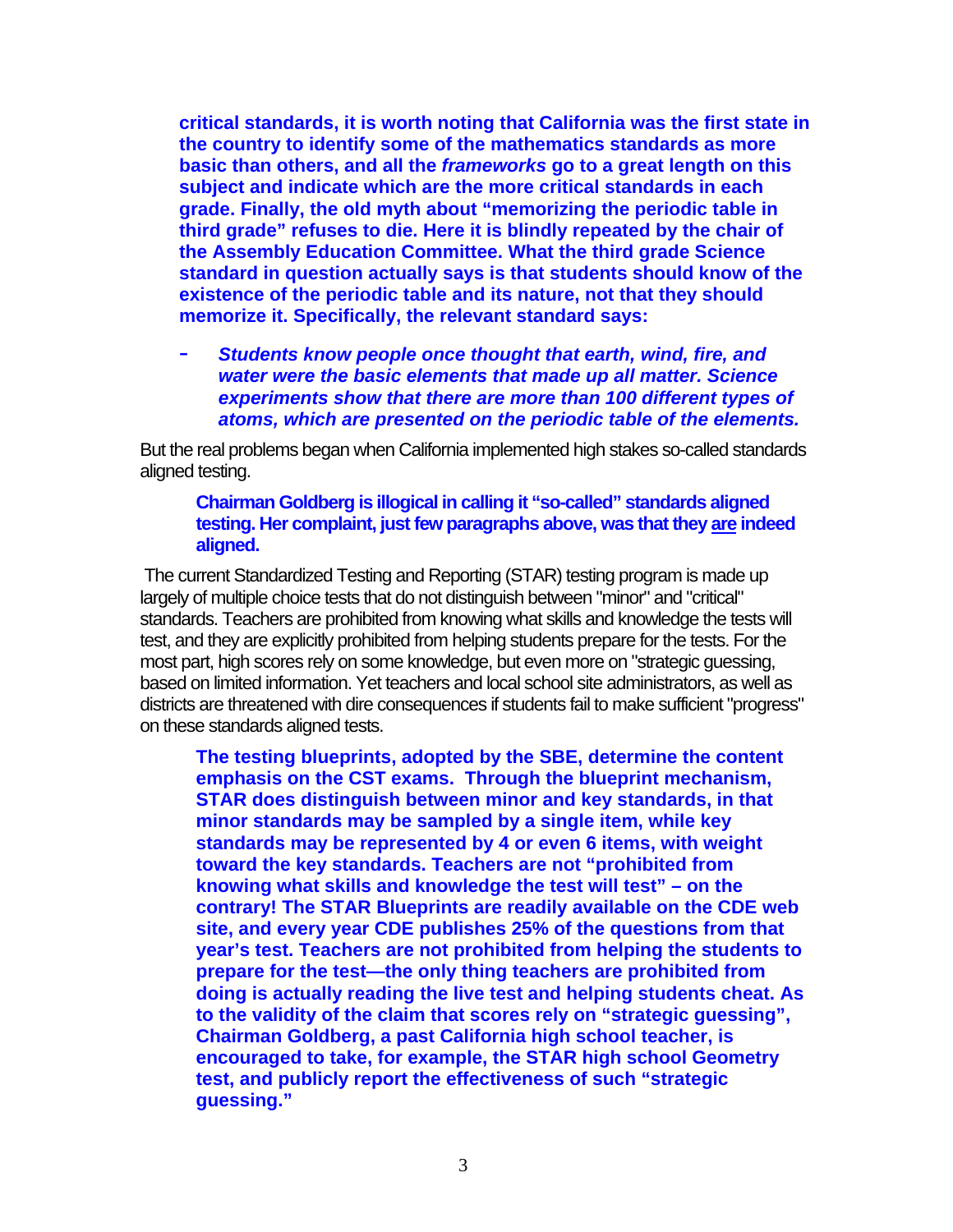Once the high stakes testing began, everything started to change in the K-8 classrooms in all areas of the state, except in districts and schools serving California's more affluent students. Today, more than one-half of elementary schools in the state spend a minimum of 2 1/2 hours daily on one of two "adopted" Reading/Language Arts programs. Usually where there are English Learners (EL's) an additional 45minutes to an hour is spent on English acquisition. From 1½ to 2 hours daily is spent on mathematics. Add to this 30 minutes for lunch, and one short recess, and what remains is one-half hour daily which is shared by the sciences, social studies, health, art, music, and physical education. **Practically speaking, more than ½ of California elementary school students are being taught a curriculum devoid of all subjects except math and reading!** Because more affluent students are taught the full curriculum, we are seeing the development of a classic statewide "dual school system."

**This is gross exaggeration of the situation. In grades 1 through 3, two and a half hours of literacy are recommended, which include vocabulary and grammar development, in addition to reading and writing. Further, teachers are encouraged to integrate topics in science and social studies during that period. Additionally one period of about 50 minutes is recommended for math. In grades 4 through 8 two hours of literacy are recommended, and one period of about 50 minutes for math. This is the situation for the majority of California students, and it leaves plenty of time for other subjects. Intensive language acquisition is critical to help English Learners learn other subjects, and additional 30-45 minutes of specialized language instruction is recommended for them. After all, it makes little sense to teach children a rich curriculum in a language they do not understand** 

The narrowing of what subjects we teach began with the high stakes "standards aligned" testing, but it was when we passed legislation requiring that textbooks be "standards aligned" for K-8 students that the battle was finally lost. I am pretty sure I voted for "standards aligned" texts in the state adoption process. I mean, if you have standards, and the tests are on those standards, simple logic would require that the books should be aligned to the standards as well. In the hands of ideologues-who believe there is only one true shining path to academic achievement-this last piece was the nail in the coffin. Here is how it works: The Governor (both Gray Davis and Arnold Schwarzenegger) are convinced that the one true approach is working. Each Governor, in turn, appointed members of the SBE who subscribe to the one-path ideology. This ideologically-stacked SBE appoints the Curriculum Development and Supplemental Materials Commission (Curriculum Commission) members, each of whom must agree with the current ideology of the SBE to get appointed. The Commission appoints the teachers and academicians who are loyal to the ideology if they are to be allowed to review textbooks, and Voila! -- you have a completely closed and rigid system. And if someone on the review panels or on the Commission were to persuade a majority to stray from the one shining path, well, all final decisions are made by the SBE anyway, so the "harm" of multiple strategies, pedagogy or approaches can and will be prevented.

#### **Ignoring the ad-hominem attacks by Chairman Goldberg, it is clear that she prefers that the Standards, textbooks and the test should**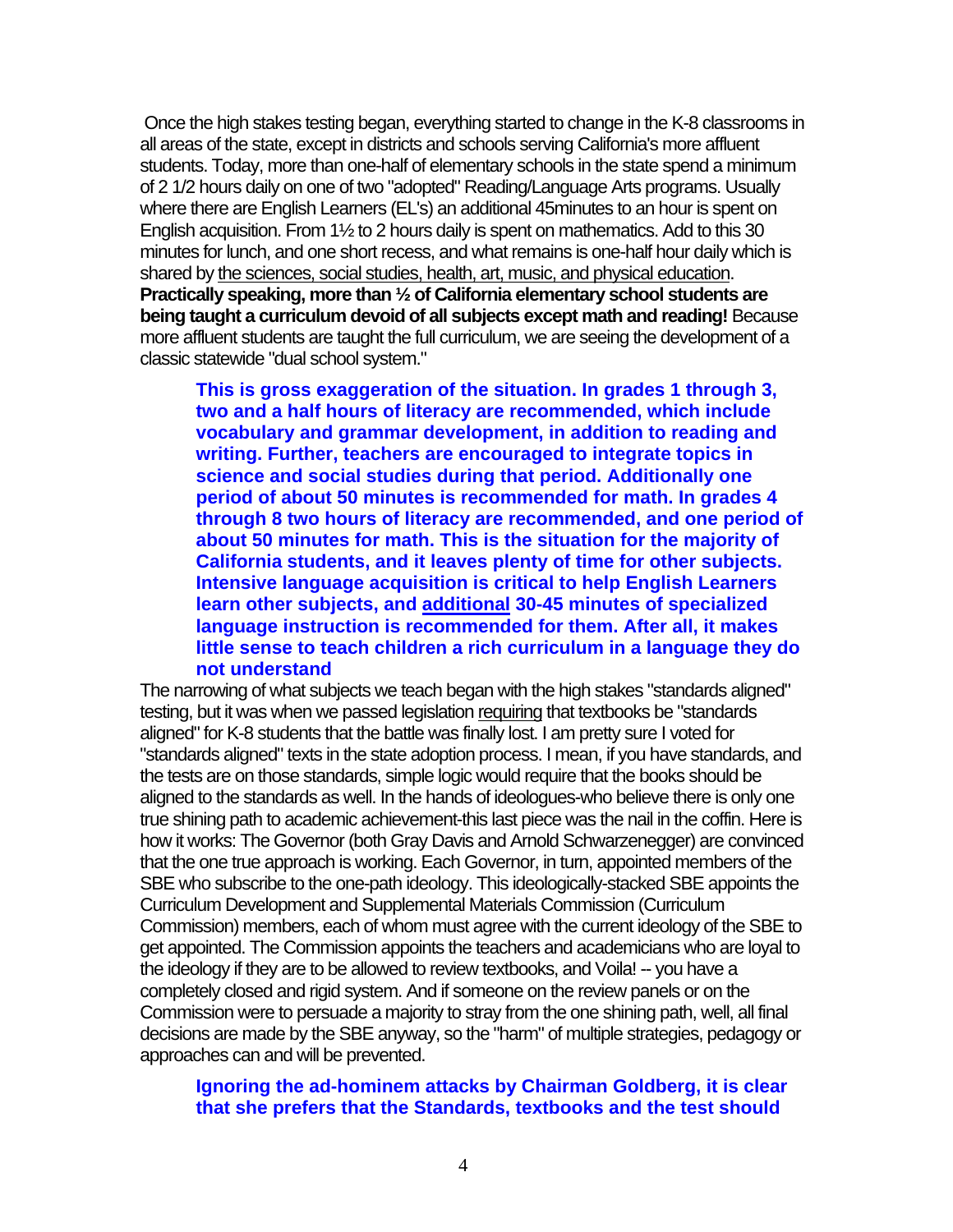**not be aligned with each other. It is difficult to understand such logic. Stakeholders would logically complain if the testing system were not related to the state's published standards and to the instructional materials children use. It would be unfair to test students on material that they have not had the opportunity to learn. Such a policy would undoubtedly lead to well-justified lawsuits having the potential of destroying the state accountability system. Luckily, the State Board of Education has somewhat better understanding of education and it made sure that the Standards, the textbooks and the test are well aligned, as directed by the legislature.** 

This all would be less tragic if the one true shining path actually worked. Sadly it does not. So what are the underpinnings of this ideology? Their ideas can be expressed in a series of ideological statements as follows:

- 1. "Equality of opportunity" means treating every student alike.
	- **This is factually incorrect. The Frameworks have extensive sections addressing access for LD and EL students, as well as those who are academically advanced. Furthermore, the EL students get the additional 30-45 minutes of intensive language acquisition as mentioned above. This is hardly "treating every student alike."**
- 2. The term "research-based" must be defined in law, and must be so narrow that the definition excludes about 2/3 of all education research completed over the past 40 years.

**This is one of the few true statements in this essay. The fraction may be even bigger, given the quality of what often goes by the name of educational research, which mostly seems to ignore widely accepted experimentation protocols. For example, the National Reading Panel reports that out of 1962 research articles on Phonemic Awareness Instruction only 52 (3%) were found qualified to be used in their study. Similarly, on the topic of Phonics Instruction only 59 out of 1373 (4%) research papers qualified[4](#page-4-0) . Another recent example is the University of Chicago, which closed its school of education due to its disgraceful academic level.** 

3. Teachers are the problem. So, all materials should tell teachers "what to teach, how to teach, and when to teach it." (Preferably teachers should be trained to read a script that accompanies the adopted materials).

**Education has many problems, and teacher expertise is only one of the more serious ones. This has been reported often, and there are of course always new and inexperienced teachers. This is the main reason so much money is allocated for professional development. As to scripting, California has not adopted any strictly scripted program, independent of what Chairman Goldberg may think.** 

<span id="page-4-0"></span><sup>4</sup> <http://www.nichd.nih.gov/publications/nrp/report.htm>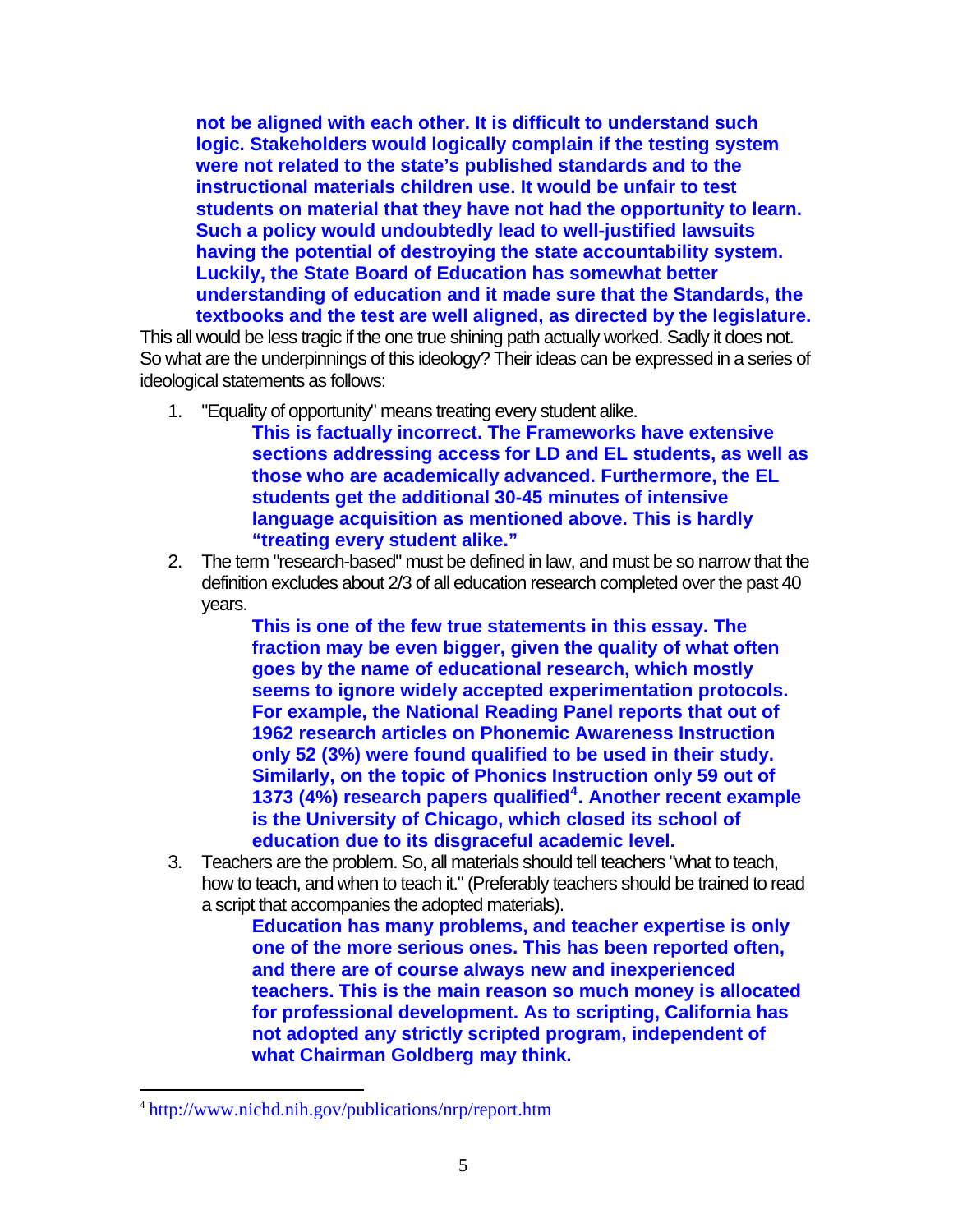4. All university-based teacher training programs are suspect, and probably incompetent, so we must spend massive amounts of money annually to be sure that teachers acquire the state ideology. Also, this happens because only state SBE approved, standards aligned vendors can receive state funding for professional development (most UC and CSU professional development is considered ineligible for state funding).

**It seems surprising that Chairman Goldberg supports allocation of state funds to unapproved trainers offering unapproved or unaligned programs. The State Board of Education is to be commended for following the law and only approving training that is aligned with the Standards and textbooks.** 

5. Bilingual education is evil and should be illegal. Teaching materials for Reading/Language Arts should be the same for English Learners as for native English speakers (see #1 above).

**This is factually incorrect. The current criteria provide for special teaching materials for English Learners, and the state board adopted standards-aligned teaching materials in Spanish. What the current criteria do not provide is lowered expectations for these students, as Chairman Goldberg seems to prefer. Bilingual education, its merits aside, was settled in law in Proposition 227. Separate standards for English Learners would result in de-facto segregation and inferior education of those students.** 

6. Forty-five minutes to an hour a day is enough time for English Learners to be come academically competent in English, preferably by the end of third grade.

**This statement has absolutely no connection with reality. EL students get additional time for language acquisition, over and above the differentiated instruction they receive during the daily regular 2 plus hours of ELA.** 

7. Teacher directed instruction is the best way to teach any student, any subject or skill. In fact, there is only one true way to teach anything, and the state SBE knows what it is because it is "research-based" (see #2 above).

**Direct instruction is shown by major studies (e.g., Project Follow Through) to be the most effective for the majority of students, but not for all, not for all topics and objectives, and not all the time.** 

8. Any learning that comes from student experimentation or discovery is evil because it is unpredictable, and very likely will be wrong.

**This is a mischaracterization. Experimentation and discovery is helpful—and encouraged—as appropriate and as part of California balanced program. What is discouraged is mindless and guideless "experimentation" when the teacher never intervenes, explains, corrects or sums up the lesson for those who may not have made the desired discovery.** 

9. Only skills and facts which can be tested by high stakes, objective tests are worth knowing, because the system must be data driven.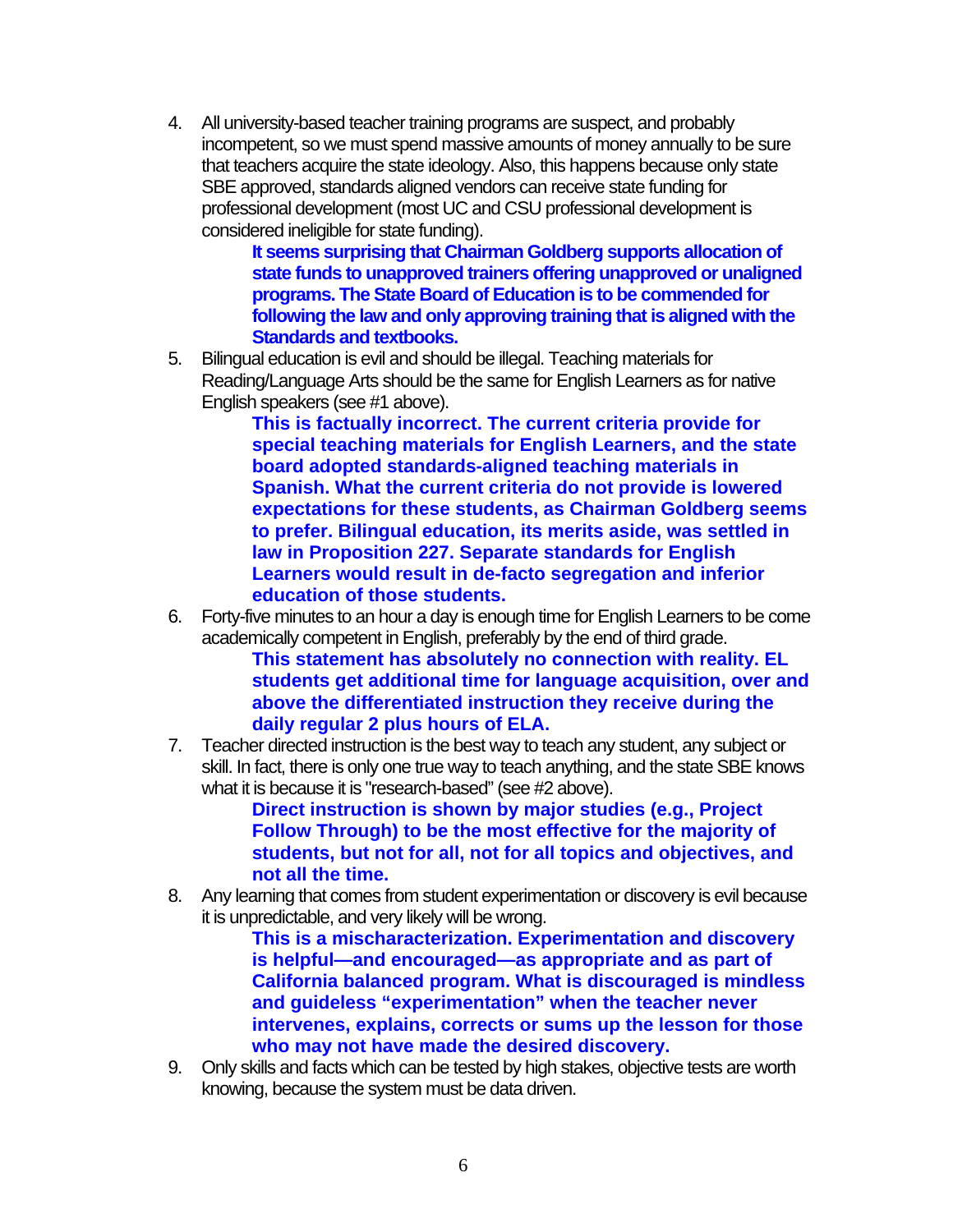**Clearly the system must be data driven if it has to be accountable, but this has nothing to do with the type of test used. Objective tests, whether high stakes or not, can—and do—test much more than just skills and facts, but so can other type of tests. The advantage of objective tests, in addition to them being relatively inexpensive, is that they are, well… objective.** 

**That said, clearly some things which are worth knowing cannot be tested. That is why those things are not part of the state accountability system and are left to the classroom teachers' discretion. The state cannot be held accountable for what cannot be measured. But a great deal of useful knowledge** *is* **assessable, and that is what the state tries to assess.** 

10. The term "universal access" means that all students can use the same single textbook system for each core subject because there are supplemental questions, work sheets, and projects that make one book good for gifted and talented, special education, and every student in between.

> **This is a mischaracterization. The regular instructional materials already have components that allow different access levels to the core material, in support of common high performing standards for all students. Additionally, supplemental and specialized instructional materials are provided for EL, LD, and other special-need students**

What are the results of this ideologically based, top down curriculum and testing and standards? In a phrase, NOT GOOD. You will hear from the SBE and from the State Superintendent of Public Instruction that things are going so well in K-8 schools that we must "stay the course" (not too different from Bush's analysis of the war in Iraq). They use as proof that student scores on STAR tests continue to go up, and we are really thrilled about that. But let's see what is not happening that they fail to mention:

1. California NAEP scores are near the bottom of all states. In  $4<sup>th</sup>$  grade Reading, CA is  $4<sup>th</sup>$  to the last, tied with Nevada and New Mexico. Only Mississippi, West Virginia, and Washington, DC scored lower. In  $8<sup>th</sup>$  grade Reading, CA is third to the last. Only Hawaii and Washington, DC scored lower. In  $4<sup>th</sup>$  grade Math, CA tied with Arizona, Hawaii, Louisiana and Nevada for fifth to last place. Only Alabama, Mississippi, New Mexico, and Washington, DC scored lower. And in 8<sup>th</sup> grade Math, is third to the last. Only Hawaii, and Washington, DC scored lower. The NAEP is often referred to as the "nation's report card."

> **California has been scoring low on NAEP since the 1980s and 1990s. Since then we have been slowly—very slowly climbing out of that pit. For example, on 4th grade NAEP math California had the second biggest jump in the nation—14 points—between 2000 and 2003, at a grade where the impact of the new Standards would be most pronounced at that point**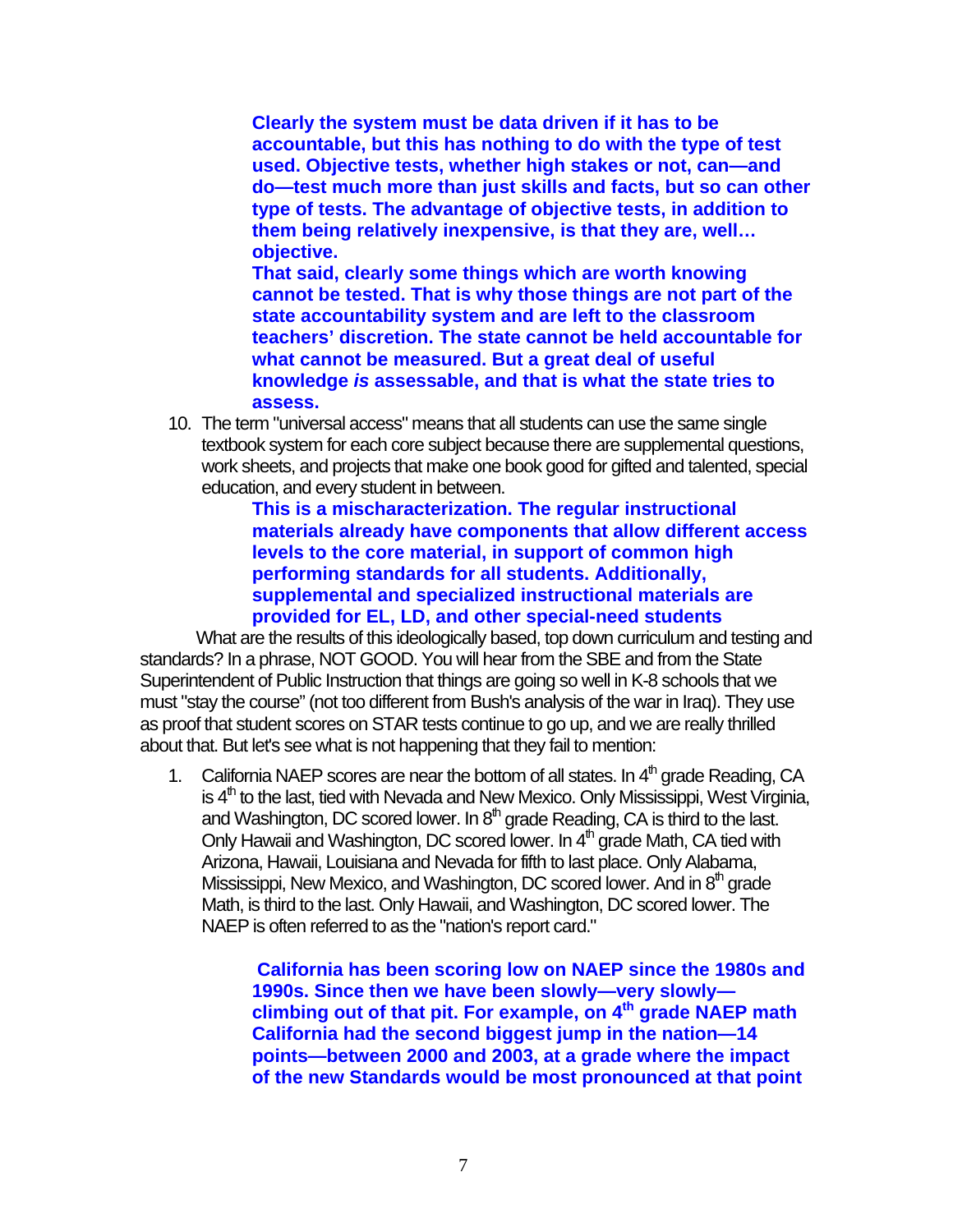**in time[5](#page-7-0) . What hurts California NAEP results is both the large influx of migrant population, and the fact that California—to its credit!—does not exclude excessive number of LD students from NAEP testing, as many other states do. This is a flaw in the NAEP methodology[6](#page-7-1) , which unfortunately makes the NAEP unsuitable for comparisons between states. Despite all that, California closed the gap between English Learners and Fluent English speakers by 5 points from 2002 to 2003. This gain for English Learners is even more impressive, since California tests 88% of its ELs while states like Texas tested only 62% of their ELs and New York tested but 70%.** 

2. Fifty percent of new teachers are leaving the field of teaching before their  $5<sup>th</sup>$  year of teaching.

> **California's attrition is similar to that of other states[7](#page-7-2) . Nevertheless, new teachers require more support than many now receive.**

3. Large numbers of experienced teachers are retiring early, even though it means a substantial reduction in their STRS pension.

**Again, this is no different from national trends.** 

4. The achievement gap between low income students and their better off peers has remained almost unchanged.

> **This is incorrect. For example, NAEP shows that California reduced**  low SES 8<sup>th</sup> grade achievement gap in reading from 32 to 23 points **between 1998 and 2005. One truly needs to be mathematically challenged to call almost 30% improvement "almost unchanged"**

5. The achievement gap between English Learners, and native English speakers has actually widened in the last three years.

> **Since the adoption of the Standards the achievement of all groups has been—finally—slowly improving. Closing the gap takes time. For example, between 2001 and 2005 the fraction of EL students assessed at Early Advanced and Advanced levels almost doubled from 25% to 47%[8](#page-7-3) .**

6. In 2004, only 6.2% of African Americans and 6.5% of Latino/a high school graduates were eligible for UC. In contrast over 31 % of Asian and 16.2% of white high school graduates were UC eligible that year.

<span id="page-7-0"></span><sup>&</sup>lt;sup>5</sup> <http://nces.ed.gov/nationsreportcard/mathematics/results2003/stateavgscale-g4.asp><br><sup>6</sup> <http://www.nagb.org/pubs/conferences/haertle.doc>

<span id="page-7-1"></span>

<span id="page-7-2"></span><sup>7</sup> <http://www.all4ed.org/publications/TeacherAttrition.pdf> <sup>8</sup>

<span id="page-7-3"></span><http://www.cde.ca.gov/nr/ne/yr06/yr06rel19.asp>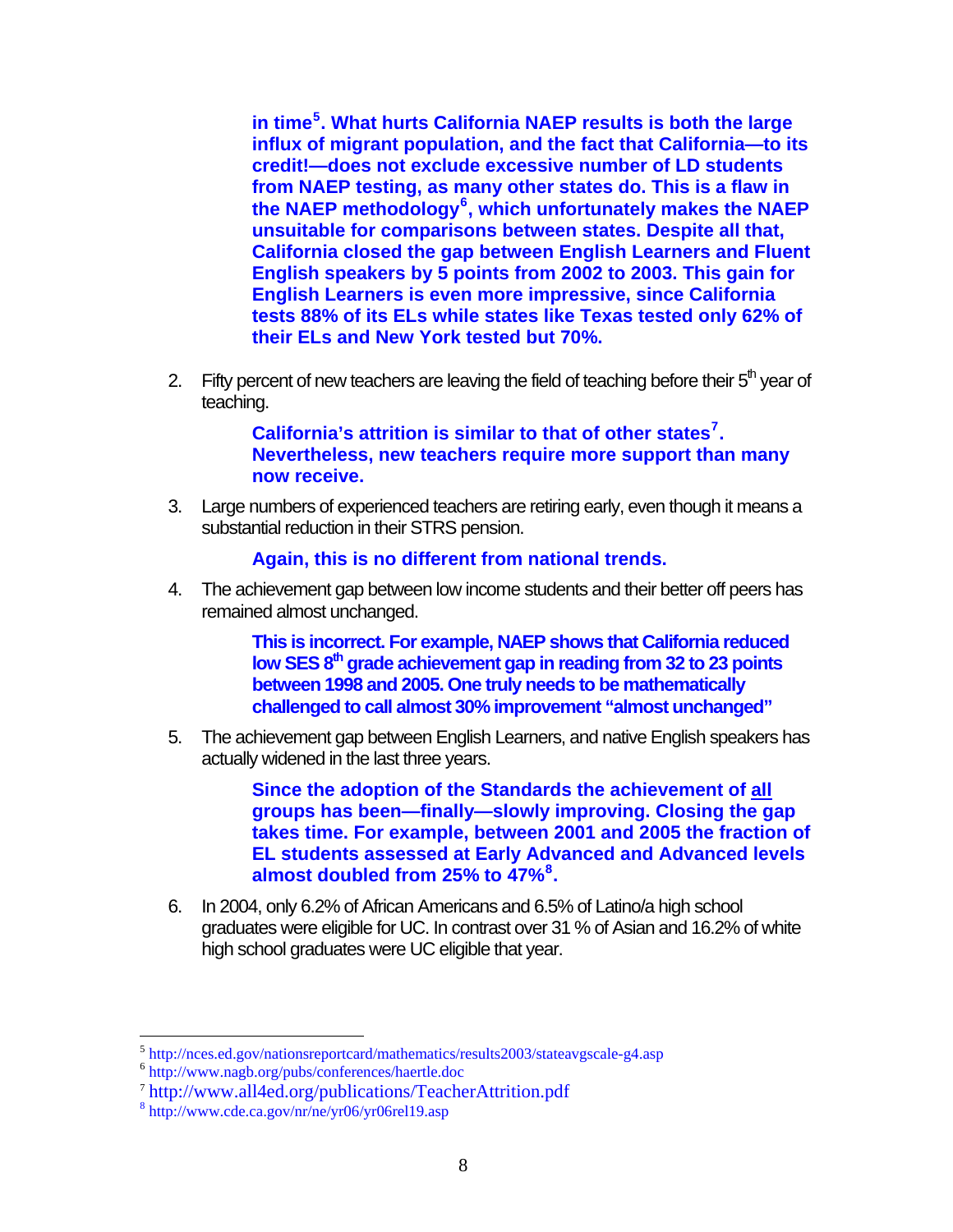**Here is what the California Postsecondary Education Commission (CPEC) report that presented this data actually wrote in its summary [9](#page-8-0)**

> *"The university eligibility of African American and Latino high school graduates in California has increased significantly in recent years. The Commission's most recent eligibility study showed that the percentage of African American high school graduates who met the minimum admission requirements of the University of California more than doubled between 1996 and 2003. The eligibility rate for Latinos also increased sharply."*

**In fact, we find it very encouraging that the UC eligibility rate for African-Americans has more than doubled over what it had been prior to proposition 209, and that the Latino eligibility has also almost doubled since then. While in 1996 African Americans were almost 5 times less likely to be eligible than their white peers, this has dropped to barely twice less likely in 2003; similarly Latino odds rose from worse than 3:1 in 1996 to less than 2:1 in 2003. Further, between 1998 and 2003 African Americans and Latinos doubled their AP participation, while Asian and whites increased them only by about 50%[10](#page-8-1).** 

**So the gap is clearly closing, despite what the Chairman chooses to believe. Nevertheless, there is no doubt that more could be done. However, excusing some students from the state rigorous ELA standards, or relegating them to a separate education system with inferior instructional materials, is unlikely to achieve this.** 

7. Only 50% of English Learners have passed the high school exit exam

**Chairman Goldberg's numbers are incorrect. Almost 70% of English Learners passed the high school exit exam, and there is yet another administration in May 2006 which they can take[11](#page-8-2). Nevertheless, the numbers are troubling and call for increased attention to instruction. Yet increased attention to ELL instruction is exactly what Chairman Goldberg seems to object to. In contrast, the 2005 Human Resources Research Organization (the independent evaluator of the CAHSEE), report to the state was quite explicit in its complimentary observation that** 

<span id="page-8-0"></span><sup>9</sup> <http://www.cpec.ca.gov/FactSheets/FactSheet2005/FS05-03.pdf>

<span id="page-8-1"></span><sup>&</sup>lt;sup>10</sup> <http://www.cpec.ca.gov/FactSheets/FactSheet2005/FS05-03.pdf>

<span id="page-8-2"></span> $11 \text{ http://www.cde.ca.gov/nr/ne/yr06/yr06rel29.asp}$  $11 \text{ http://www.cde.ca.gov/nr/ne/yr06/yr06rel29.asp}$  $11 \text{ http://www.cde.ca.gov/nr/ne/yr06/yr06rel29.asp}$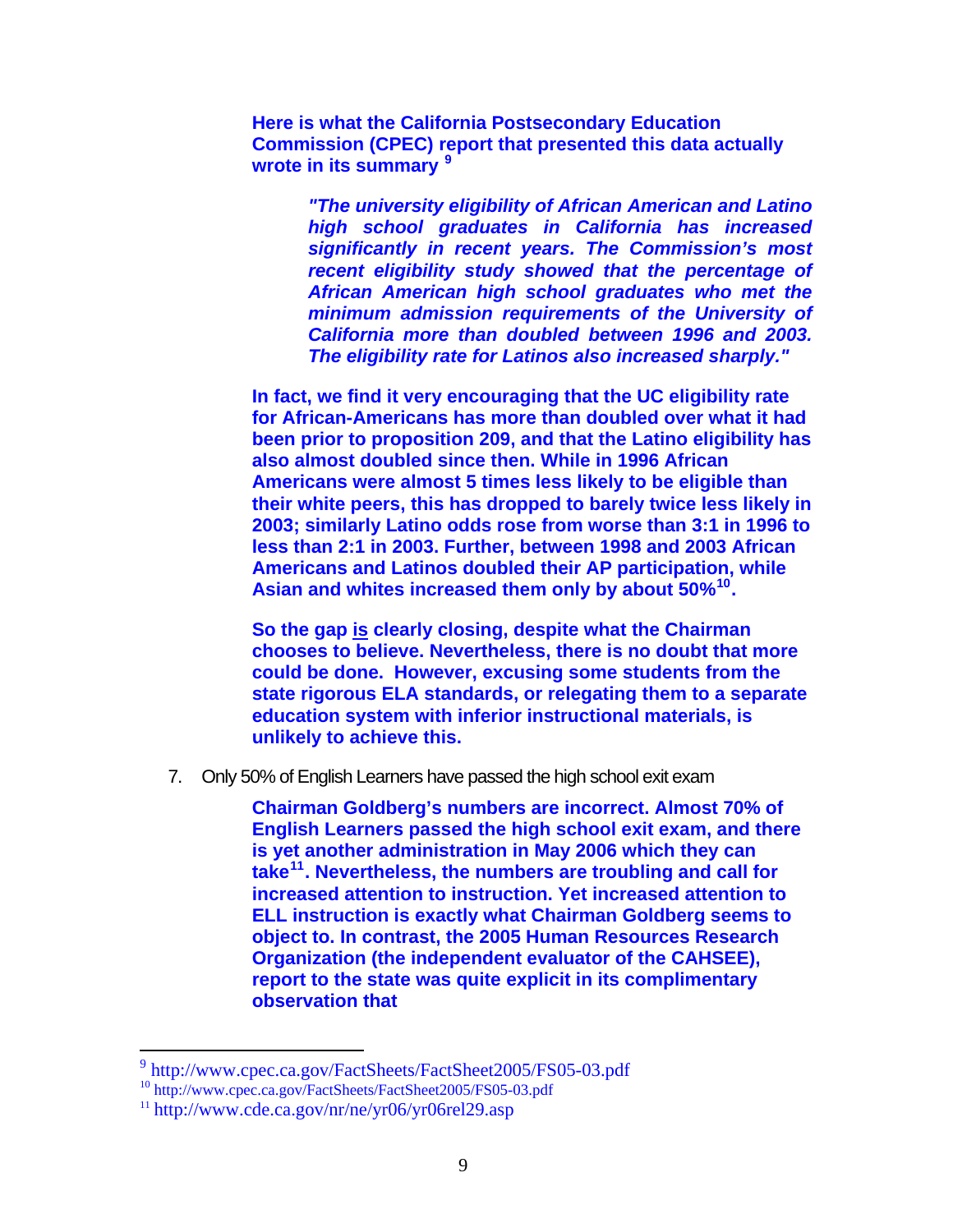# **"***the passing rates on the CAHSEE provide the clearest evidence of the effectiveness of instruction in the standards covered by the CAHSEE[12](#page-9-0)***".**

8. Depending on how the calculation is made, between 1/3 and 1/4 of all California high school students fail to graduate from high school.

> **This indeed is a problem, but it is in line with the national trends, not specific or relevant to the Standards or CAHSEE.**

9. The California high school exit exam does not test: biology, chemistry, physics, American literature, English literature, U.S. History, World History, U.S. Government, citizenship skills, geography, art, music, health, or critical thinking skills.

> **This is mostly correct. By law, CAHSEE focuses only on the essential skills – language and mathematics. The STAR system supports a broader range of topics, including science and history. And the excellent Standards and Frameworks developed under SBE leadership now include Visual and Performing Arts. Does Chairman Goldberg suggest adding more testing to the CAHSEE and make high school graduation even harder?**

10. Career and technical education courses have almost disappeared.

**This is indeed a pity. This process started years ago, and has absolutely nothing to do with the Standards or testing.**

11. California students have less access to educational technology than most American students.

> **It is unclear what measures Chairman Goldberg uses to support this claim. In any case, in the last decade California spent untold millions on adding technology into the classrooms, yet it is unclear that this improved academic achievement one iota.**

12. California students are required to pass Algebra I in order to graduate from high school, in spite of the fact that only 19% of the jobs and professions in California require any knowledge of Algebra at all, and passing a class in Algebra I does not qualify anyone for higher education.

> Algebra 1 is an 8<sup>th</sup> or 9<sup>th</sup> grade subject; requiring it for high **school graduation is not unreasonable. High school education should be aimed at a number of things, only one of which is the first job. One might also ask how many jobs in California require training in history or geography, yet just few lines ago the Chairman suggested augmenting CAHSEE with them.**

<span id="page-9-0"></span><sup>12</sup> <http://www.cde.ca.gov/ta/tg/hs/evaluations.asp>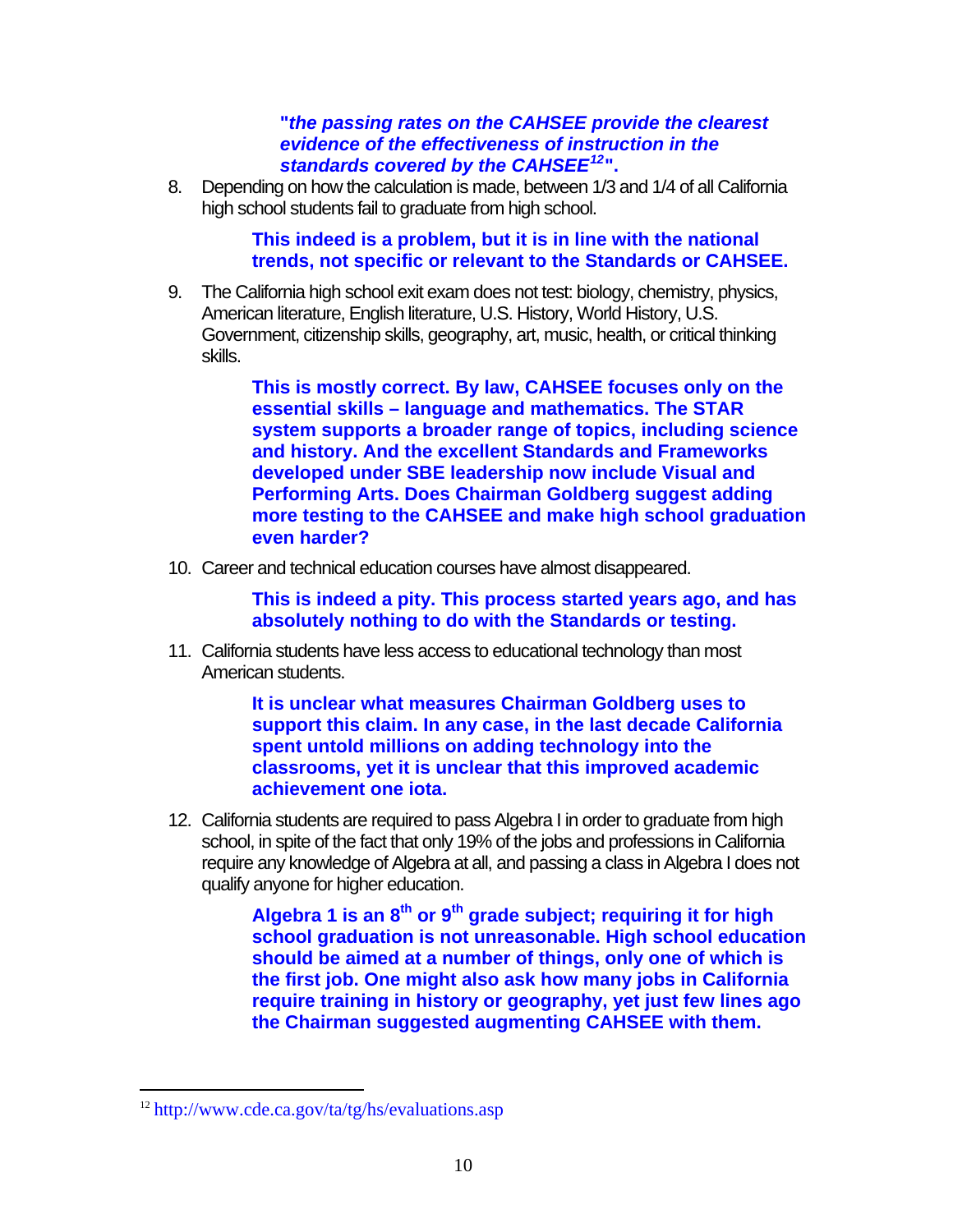**In reality, over 80% of high school graduates attempt college after high school[13](#page-10-0). Also, the data are clear that the single greatest factor determining success in college is the highest math class taken in high school, with the biggest jump occurring for students who have taken at least Algebra II. Algebra is indeed a prerequisite to college admittance, and 2/3 of the new jobs in this country now require at least some college background, with 1/3 actually requiring a college degree[14](#page-10-1).**

13. Since the year 2000-01 through the 2005-06, California has spent \$2.029 billion state funded dollars on Instructional Materials. Excluding federal funds, the state has spent \$592 million on its testing program.

> **California spends about \$50-60 million a year for STAR, which comes to about \$330 million in six years, and not close to \$600 million. In any case, during the same time California spent about \$300 billion on education overall, so either \$350 or even \$600 million would come to less than 0.2% for testing and accountability. We expect car manufacturers to spend more than that inspecting the quality of our cars. Should we expect less from education?**

- 14. The federally funded Reading First program designed to meet "California's rigorous standards," has been a dismal failure for the three years it has been running. In spite of the spin, here are the results:
	- Year One: 237 schools showed some improvement; 485 schools actually lost ground on mandated tests; 26 schools showed no change.
	- Year Two: 265 schools showed some improvement, 485 schools lost ground on the mandated tests, 20 schools showed no change.

**It is unclear where Chairman Goldberg is taking her numbers from, since in Year One only 283 schools participated in Reading First, and not 748 as she writes (237+485+26). Similarly, in Year Two 673 schools participated and not the 770 she cites (265+485+20).** 

**In any case, quoting from Reading First (RF) Year 1 Evaluation Report for California, RF schools "***generally outgained all elementary schools in California, … marginally outgained comparison group… [but] gain* 

<span id="page-10-0"></span><sup>&</sup>lt;sup>13</sup> U.S. Dept. of Education, (2006) C. Adelman, The Toolbox Revisited: Paths to Degree Completion From High School Through College.

<span id="page-10-1"></span><sup>&</sup>lt;sup>14</sup> A.P. Carnevale, D.M Desrochers, Standards for what? The economic roots of K-12 reform, ETS, (2003), and C.Adelman, The Toolbox Revisited: Paths to Degree Completion From High School Through College. U.S. Dept. of Education, 2006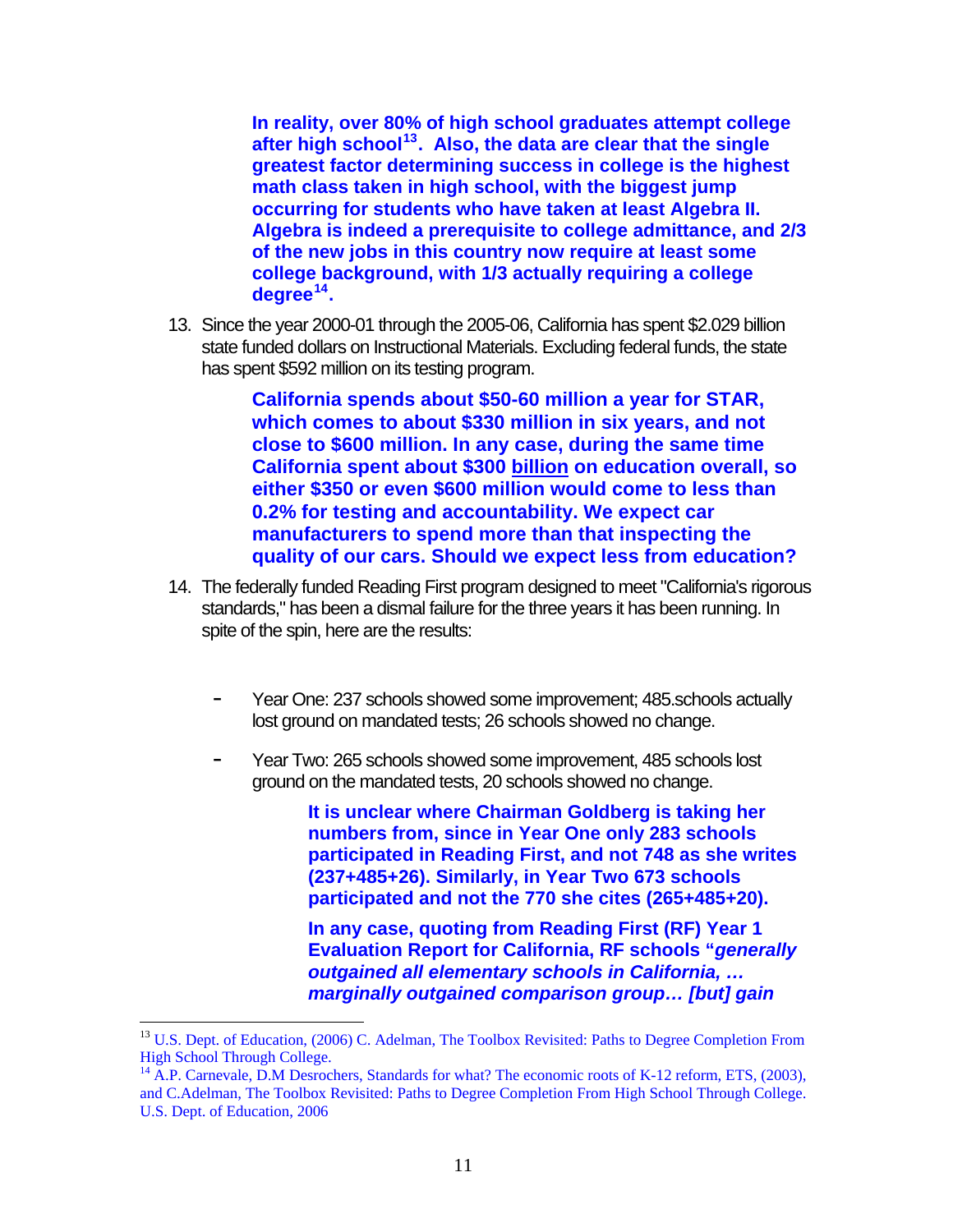*differentials were not sufficiently large to be called meaningful, but the pattern of gains appeared to be consistent and promising***". Similar results were reported in Year 2 Evaluation Report, and the Year 3 Evaluation Report for California[15](#page-11-0) already reported that students in RF schools, and in the "high implementation" schools in particular, clearly benefited as compared to similar schools.** 

**In each year, more students in more schools lost ground than gained or stayed the same.** Hundreds of millions of dollars were spent on this mostly unsuccessful program.

### **The RF evaluation reports cited above clearly contradict this groundless statement.**

There is much more to say. And the academic problems of English Learners and low income students, including African American students will be addressed in later essays. But for now, we cannot claim that this rigid, top down program is working for large groups of California students. It is not wildly successful as you will hear claimed. And it most definitely is not closing achievement gaps, raising our scores on national tests, or reducing our massive drop out rate. We cannot afford to "stay the course."

**It is unfortunate that the chair of the Assembly Education Committee penned an essay that displays ignorance of basic educational facts for California and for the nation. It is indeed an "essay"—a work of fiction with little anchor in reality, where the essayist liberally uses her prerogative of modifying facts as necessary to suit her political narrative[16](#page-11-1).** 

<sup>&</sup>lt;sup>15</sup> http://www.eddata.com/resources/publications/RF Evaluation 2004-2005.pdf

<span id="page-11-1"></span><span id="page-11-0"></span> $16$  However, even as a fictional essay it could benefit from grammar improvement, reduction in overuse of quotes, correct capitalization, and proper use of Latin abbreviations—after all, Chairman Goldberg was supposedly an English teacher in her youth.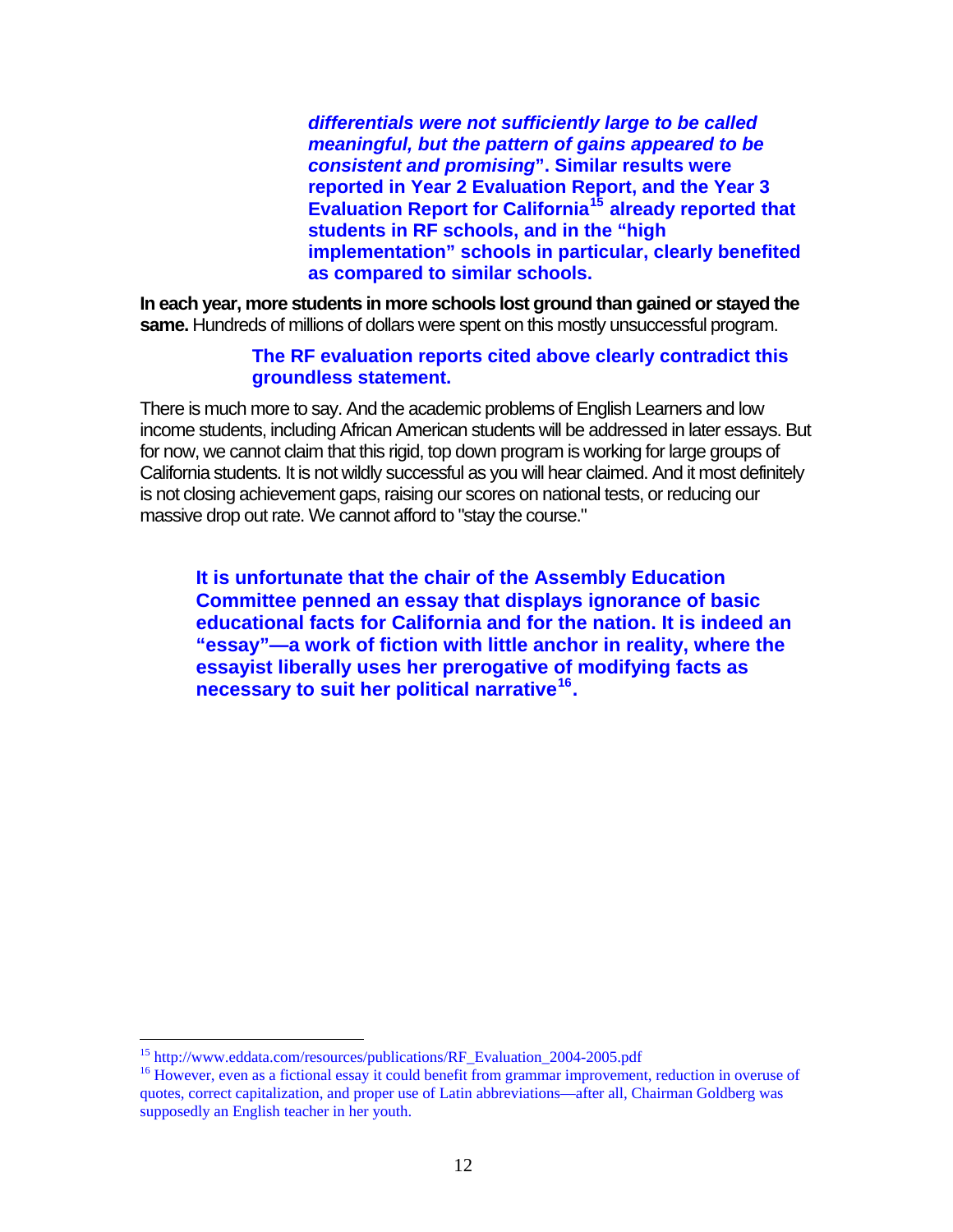**COMMITTEES: BUDGET** PUBLIC SAFETY **ENVIRONMENTAL SAFETY AND TOXIC MATERIALS** 

 $\mathbf{Q}_{\mathbf{a}}$  ,  $\mathbf{Q}_{\mathbf{a}}$  ,

 $\mathcal{A}_i$ 

**BUDGET SUBCOMMITTEE #2** JOINT LEGISLATIVE BUDGET COMMITTEE JOINT LEGISLATIVE AUDIT COMMITTEE

# Assembly<br>California Aegislature

#### **IACKIE GOLDBERG** ASSEMBLYMEMBER, FORTY-FIFTH DISTRICT CHAIR, ASSEMBLY EDUCATION COMMITTEE

 $\Box$ **STATE CAPITOL** P.O. BOX 942849 SACRAMENTO, CA 94249-0045 (916) 319-2045 FAX (916) 319-2145

**DISTRICT OFFICE**  $\Box$ 106 NORTH AVENUE 56 LOS ANGELES, CA 90042 (323) 258-0450 FAX (323) 258-3807

Part I

## California Education in 2006 **State Policy**

#### by Jackie Goldberg

In the mid-1990's a noble idea was "kidnapped" and K-12 education in California began to move down a path that has led to a disastrous result for the majority of California students. The original concept was excellent and included the idea of statewide standards for each grade, in each core subject: Math, English, Science, History/Social Sciences. Statewide panels of teachers and academicians were appointed for each of the four curricular subject matter areas. They worked together, battling over and discussing each standard, and remarkably achieved consensus.

But their work was thrown out by the State Board of Education (SBE). Instead, one member of the SBE, at the time, rewrote the work of each of these statewide panels. This was done at the urging of, and with the personal active participation of, "fellows" at the conservative Hoover Institute located on the Stanford University campus. These ideologically based "scholars" created new standards which immediately set off the "math wars," "reading wars," and the "science wars" which rage on to this day. These new standards from the Hoover Institute began the forced march towards the current rigid, one-size-fits-all, top down regimentation of K-8 education in California. And, when they added "standards" aligned testing" and "standards' aligned textbooks," rigor mortis set in.

Statewide standards as originally presented had broad-based support by academicians and teachers. The revised "adopted" standards do not. And by law, the current standards are NEVER to be revised by anyone, though the SBE believes it can do so, and that it alone is thus empowered. All the current standards are not terrible, but there are many problems with them. First, there are too many of them, and they stress finite, individual skills and rote memorization of facts. Second, there are few distinctions between "minor" standards and the key or "critical" standards. Third, many of the standards are age and developmentally inappropriate, i.e., memorizing the periodic table of elements in third grade.

But the real problems began when California implemented high stakes so-called standards aligned testing. The current Standardized Testing and Reporting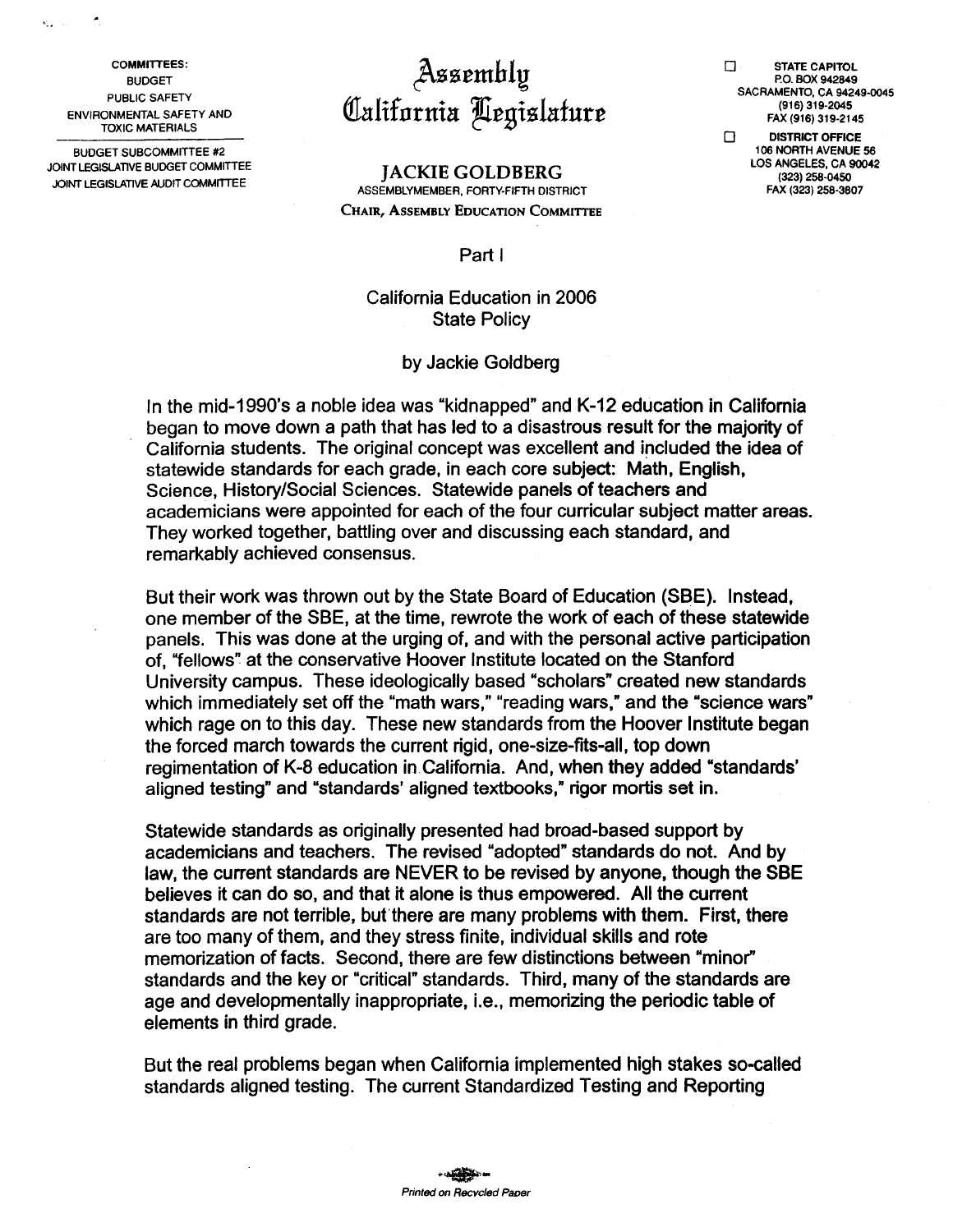(STAR) testing program is made up largely of multiple choice tests that do not distinguish between "minor" and "critical" standards. Teachers are prohibited from knowing what skills and knowledge the tests will test, and they are explicitly prohibited from helping students prepare for the tests. For the most part, high scores rely on some knowledge, but even more on "strategic guessing, based on limited information. Yet teachers and local school site administrators, as well as districts are threatened with dire consequences if students fail to make sufficient "progress" on these standards aligned tests.

Once the high stakes testing began, everything started to change in the K-8 classrooms in all areas of the state, except in districts and schools serving California's more affluent students. Today, more than one-half of elementary schools in the state spend a minimum of 2 1/2 hours daily on one of two "adopted" Reading/Language Arts programs. Usually where there are English Learners (EL's) an additional 45minutes to an hour is spent on English acquisition. From 11/2 to 2 hours daily is spent on mathematics. Add to this 30 minutes for lunch, and one short recess, and what remains is one-half hour daily which is shared by the sciences, social studies, health, art, music, and physical education. Practically speaking, more than 1/2 of California elementary school students are being taught a curriculum devoid of all subjects except math and reading! Because more affluent students are taught the full curriculum, we are seeing the development of a classic statewide "dual school system."

The narrowing of what subjects we teach began with the high stakes "standards aligned" testing, but it was when we passed legislation requiring that textbooks be "standards aligned" for K-8 students that the battle was finally lost. I am pretty sure I voted for "standards aligned" texts in the state adoption process. I mean, if you have standards, and the tests are on those standards, simple logic would require that the books should be aligned to the standards as well. In the hands of ideologues—who believe there is only one true shining path to academic achievement—this last piece was the nail in the coffin. Here is how it works: The Governor (both Gray Davis and Arnold Schwarzenegger) are convinced that the one true approach is working. Each Governor, in turn, appointed members of the SBE who subscribe to the one-path ideology. This ideologically-stacked SBE appoints the Curriculum Development and Supplemental Materials Commission (Curriculum Commission) members, each of whom must agree with the current ideology of the SBE to get appointed. The Commission appoints the teachers and academicians who are loyal to the ideology if they are to be allowed to review textbooks, and Voila! -- you have a completely closed and rigid system. And if someone on the review panels or on the Commission were to persuade a majority to stray from the one shining path, well, all final decisions are made by the SBE anyway, so the "harm" of multiple strategies, pedagogy or approaches can and will be prevented.

This all would be less tragic if the one true shining path actually worked. Sadly it does not.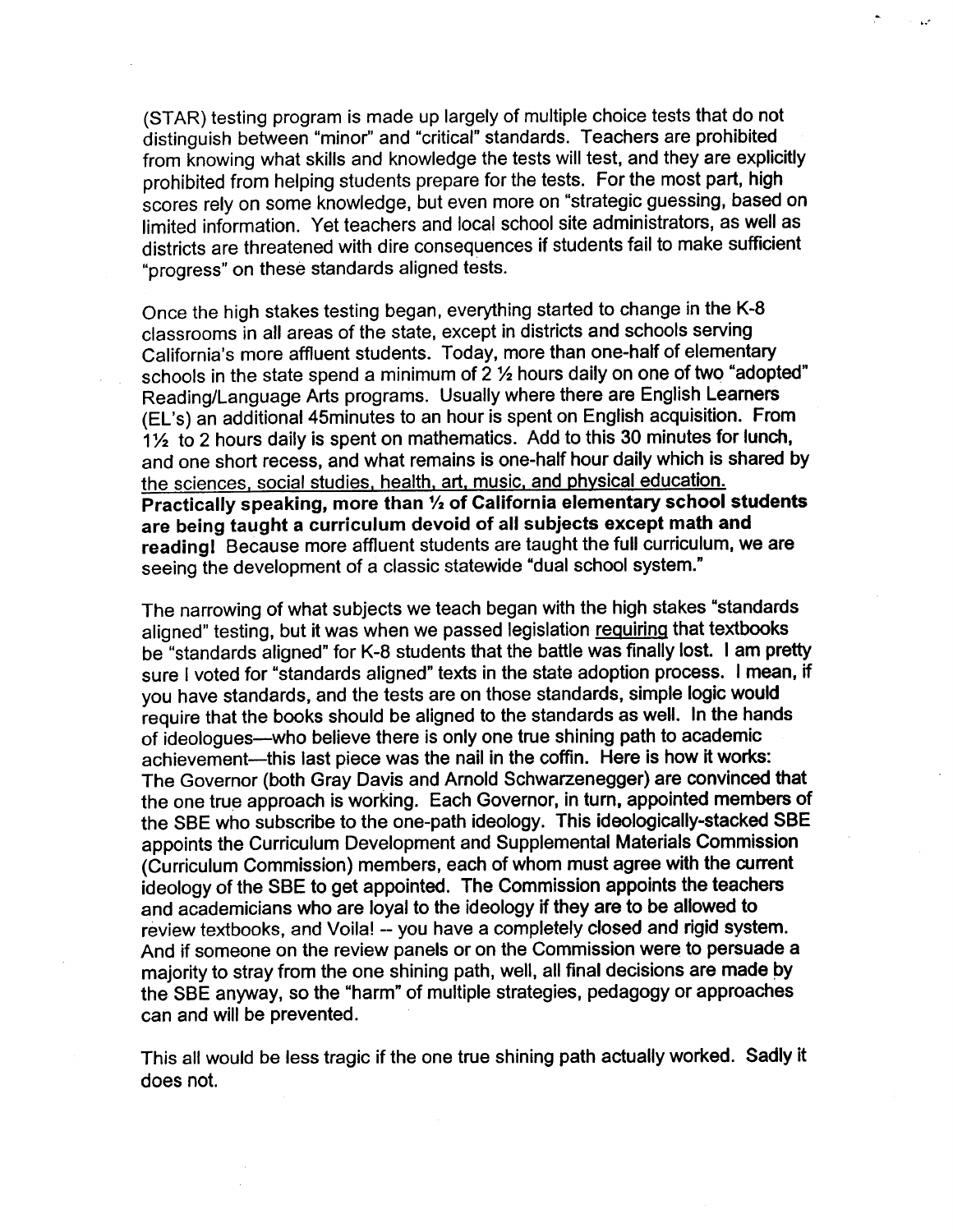So what are the underpinnings of this ideology? Their ideas can be expressed in a series of ideological statements as follows:

1. "Equality of opportunity" means treating every student alike.

.<br>Kabupatèn

- 2. The term "research-based" must be defined in law, and must be so narrow that the definition excludes about 2/3 of all education research completed over the past 40 years.
- 3. Teachers are the problem. So, all materials should tell teachers "what to teach, how to teach, and when to teach it." (Preferably teachers should be trained to read a script that accompanies the adopted materials).
- 4. All university-based teacher training programs are suspect, and probably incompetent, so we must spend massive amounts of money annually to be sure that teachers acquire the state ideology. Also, this happens because only state SBE approved, standards aligned vendors can receive state funding for professional development (most UC and CSU professional development is considered ineligible for state fundina).
- 5. Bilingual education is evil and should be illegal. Teaching materials for Reading/Language Arts should be the same for English Learners as for native English speakers (see #1 above).
- 6. Forty-five minutes to an hour a day is enough time for English Learners to be come academically competent in English, preferably by the end of third grade.
- 7. Teacher directed instruction is the best way to teach any student, any subject or skill. In fact, there is only one true way to teach anything, and the state SBE knows what it is because it is "research-based" (see #2 above).
- 8. Any learning that comes from student experimentation or discovery is evil because it is unpredictable, and very likely will be wrong.
- 9. Only skills and facts which can be tested by high stakes, objective tests are worth knowing, because the system must be data driven.
- 10. The term "universal access" means that all students can use the same single textbook system for each core subject because there are supplemental questions, work sheets, and projects that make one book good for gifted and talented, special education, and every student in between.

What are the results of this ideologically based, top down curriculum and testing and standards? In a phrase, NOT GOOD. You will hear from the SBE and from the State Superintendent of Public Instruction that things are going so well in K-8 schools that we must "stay the course" (not too different from Bush's analysis of the war in Irag). They use as proof that student scores on STAR tests continue to go up, and we are really thrilled about that. But let's see what is not happening that they fail to mention: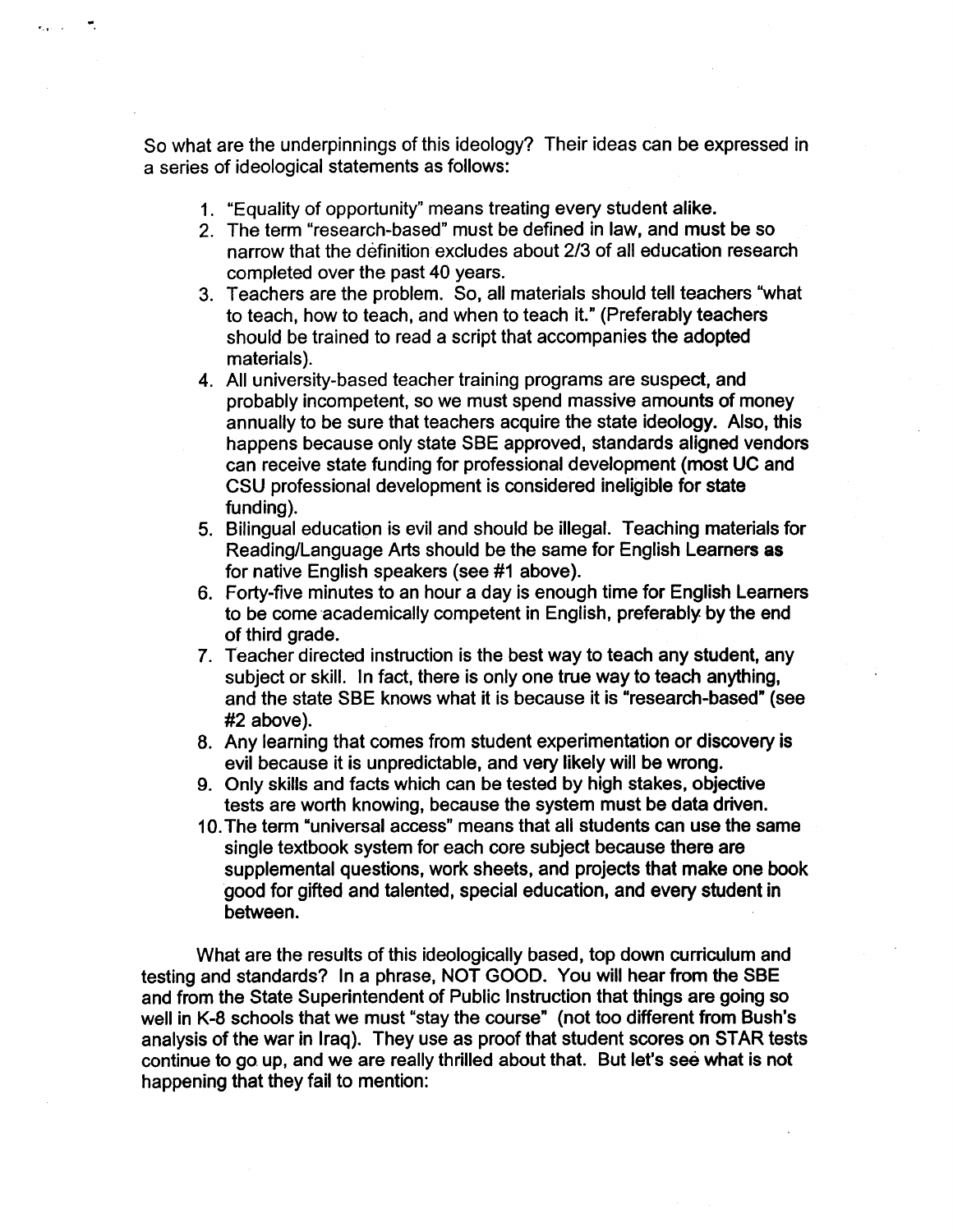- 1. California NAEP scores are near the bottom of all states. In 4<sup>th</sup> grade Reading, CA is 4<sup>th</sup> to the last, tied with Nevada and New Mexico. Only Mississippi, West Virginia, and Washington, DC scored lower. In 8<sup>th</sup> grade Reading CA is third to the last. Only Hawaii and Washington, DC scored lower. In 4<sup>th</sup> grade Math, CA tied with Arizona, Hawaii, Louisiana and Nevada for fifth to last place. Only Alabama, Mississippi, New Mexico, and Washington, DC scored lower. And in 8<sup>th</sup> grade Math, CA is third to the last. Only Hawaii, and Washington, DC scored lower. The NAEP is often referred to as the "nation's report card."
- 2. Fifty percent of new teachers are leaving the field of teaching before their 5<sup>th</sup> year of teaching.
- 3. Large numbers of experienced teachers are retiring early, even though it means a substantial reduction in their STRS pension.
- 4. The achievement gap between low income students and their better off peers has remained almost unchanged.
- 5. The achievement gap between English Learners, and native English speakers has actually widened in the last three years.
- 6. In 2004, only 6.2% of African Americans and 6.5% of Latino/a high school graduates were eligible for UC. In contrast over 31% of Asian and 16.2% of white high school graduates were UC eligible that year.
- 7. Only 50% of English Learners have passed the high school exit exam
- 8. Depending on how the calculation is made, between 1/3 and 1/4 of all California high school students fail to graduate from high school.
- 9. The California high school exit exam does not test: biology, chemistry, physics, American literature, English literature, U.S. History, World History, U.S. Government, citizenship skills, geography, art, music, health, or critical thinking skills.
- 10. Career and technical education courses have almost disappeared.
- 11. California students have less access to educational technology than most American students.
- 12. California students are required to pass Algebra I in order to graduate from high school, in spite of the fact that only 19% of the jobs and professions in California require any knowledge of Algebra at all, and passing a class in Alegbra I does not qualify anyone for higher education.
- 13. Since the year 2000-01 through the 2005-06, California has spent \$2,029 billion state funded dollars on Instructional Materials. Excluding federal funds, the state has spent \$592 million on its testing program.
- 14. The federally funded Reading First program designed to meet "California's rigorous standards," has been a dismal failure for the three years it has been running. In spite of the spin, here are the results: